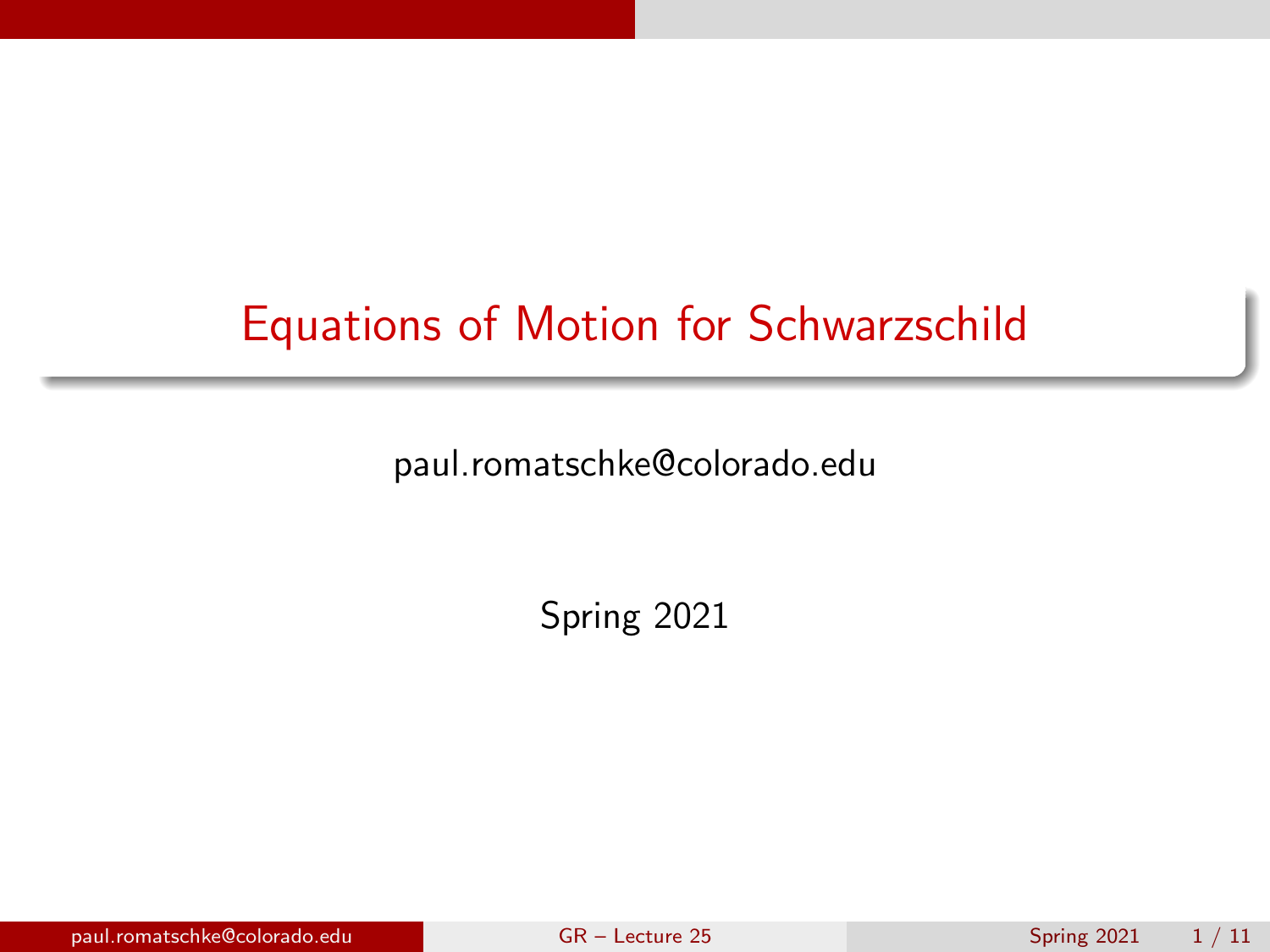- We have discussed the Schwarzschild solution to the Einstein Field Equations in lectures 22, 23
- This is a spherically symmetric & static solution
- The solution is for empty space (no matter), except near the center (for  $r > r_s$ )
- Very much like the gravitational field of a planet in space!
- The Schwarzschild solution is the generalization of Newton's gravitational potential for a mass in outer space!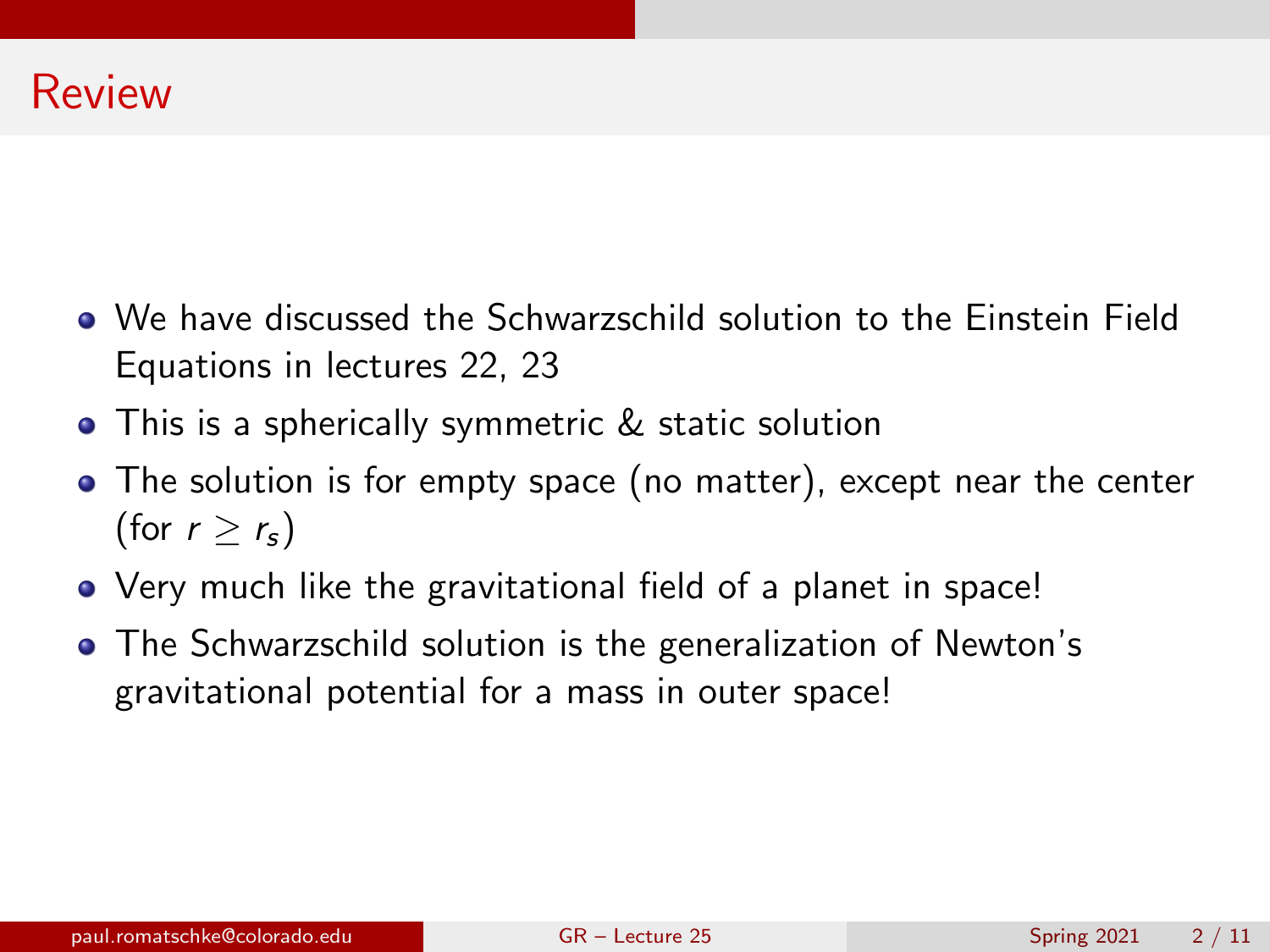## Geodesics for Schwarzschild

- Let's consider a particle in the Schwarzschild spacetime
- If it was Newton gravity, the particle would follow a trajectory in the gravitational field of the planet
- In GR, the particle's trajectory is dictated by the geodesic equation
- So our aim for this lecture is to find trajectories for Schwarzschild, and compare to "orbits" in Newtonian gravity
- This is hard to do directly
- We will use an alternative route for conserved quantities using Killing vectors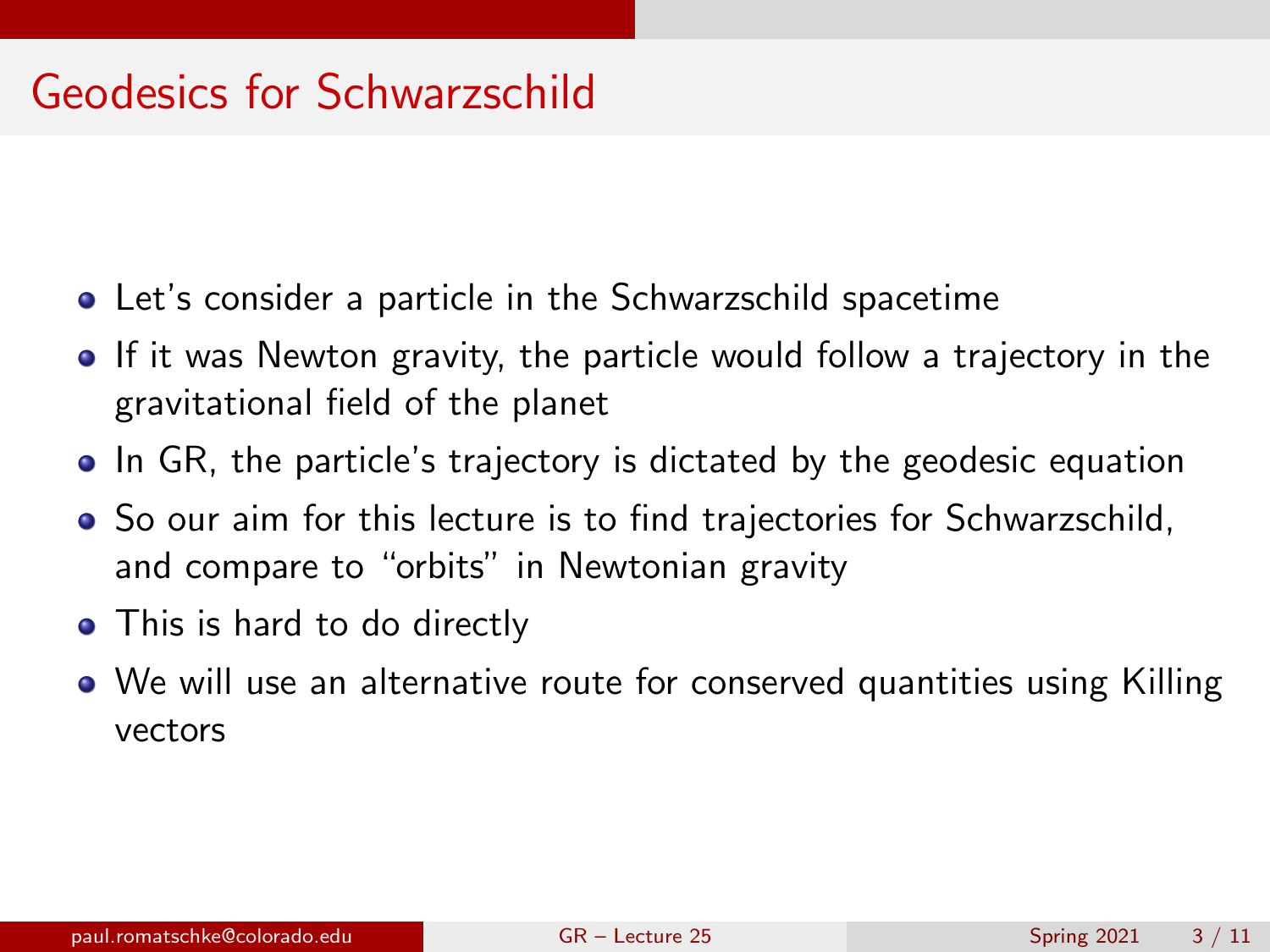# Killing Vectors

- The Schwarzschild solution is static and spherically symmetric
- As a consequence, the Schwarzschild metric obeys

$$
\partial_t g_{\mu\nu} = 0 \,, \quad \partial_\phi g_{\mu\nu} = 0 \,. \tag{25.1}
$$

- We have at least two Killing vectors (see lecture 24)!
- One can show that there is at least one additional Killing vector
- The Killing vectors are

$$
\mathcal{K}_t^{\mu} = \delta_t^{\mu} = \begin{pmatrix} 1 \\ 0 \\ 0 \\ 0 \end{pmatrix}, \quad \mathcal{K}_{\theta}^{\mu} = \delta_{\theta}^{\mu} = \begin{pmatrix} 0 \\ 0 \\ 1 \\ 0 \end{pmatrix}, \quad \mathcal{K}_{\phi}^{\mu} = \delta_{\phi}^{\mu} = \begin{pmatrix} 0 \\ 0 \\ 0 \\ 1 \end{pmatrix}.
$$
\n(25.2)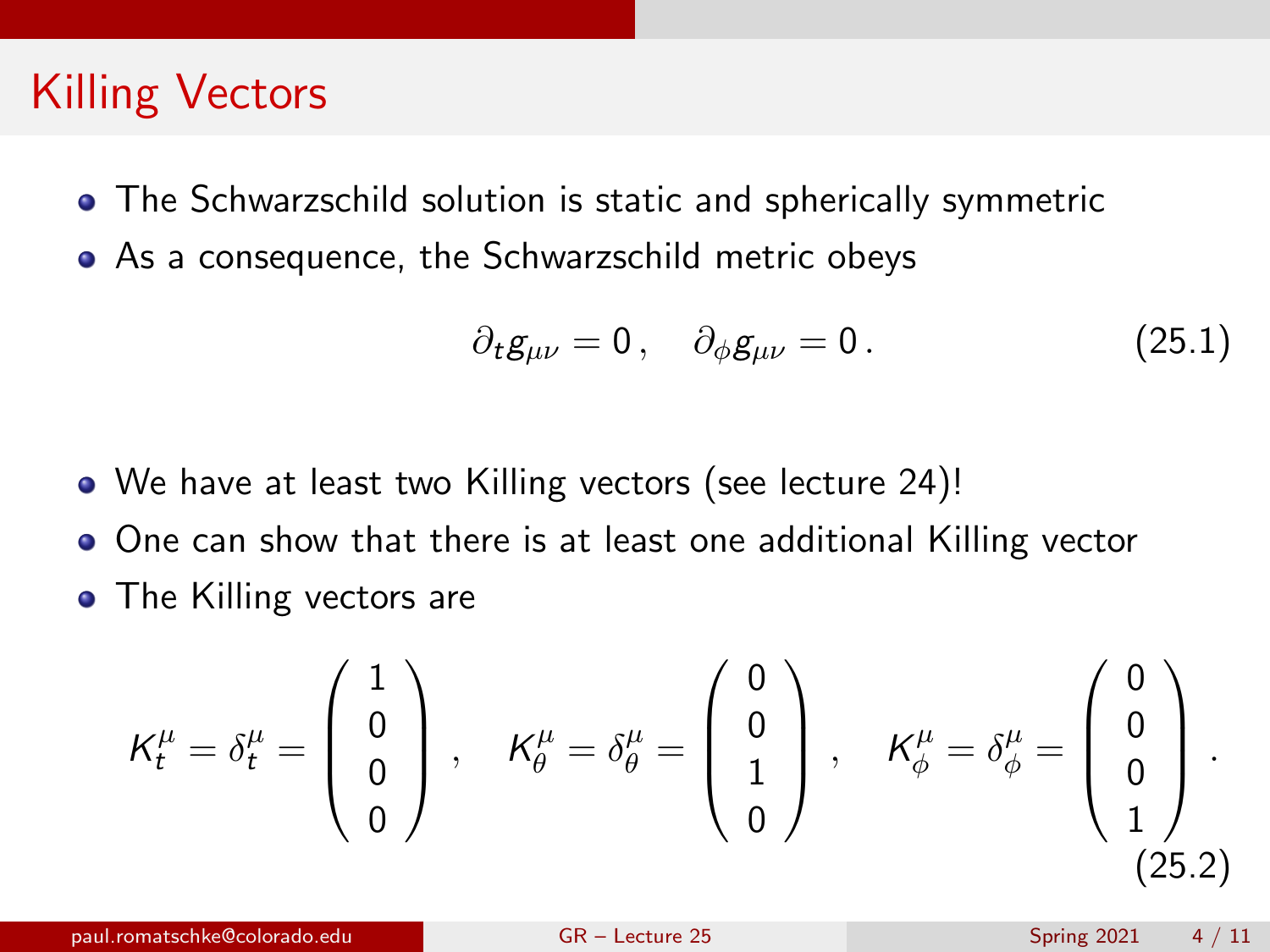#### Conserved Quantities

- There is a conserved quantity associated with each Killing vector
- For the Schwarzschild solution, these conserved quantities are

$$
-K_t^{\mu}u_{\mu} = -K_{t,\mu}u^{\mu} = -K_{t,0}\frac{dt}{d\tau} = E \quad \text{("Energy")} \tag{25.3}
$$

(the minus sign is convention)

**•** Furthermore:

$$
K_{\phi,\mu}u^{\mu} = K_{\phi,3}\frac{d\phi}{d\tau} = L \quad \text{(``Angular Momentum'')} \tag{25.4}
$$

• In addition, there is a third conserved quantity. For the following discussion, we choose it to be equal to zero:

$$
K_{\theta,\mu}u^{\mu}=K_{\theta,2}\frac{d\theta}{d\tau}=0.
$$
 (25.5)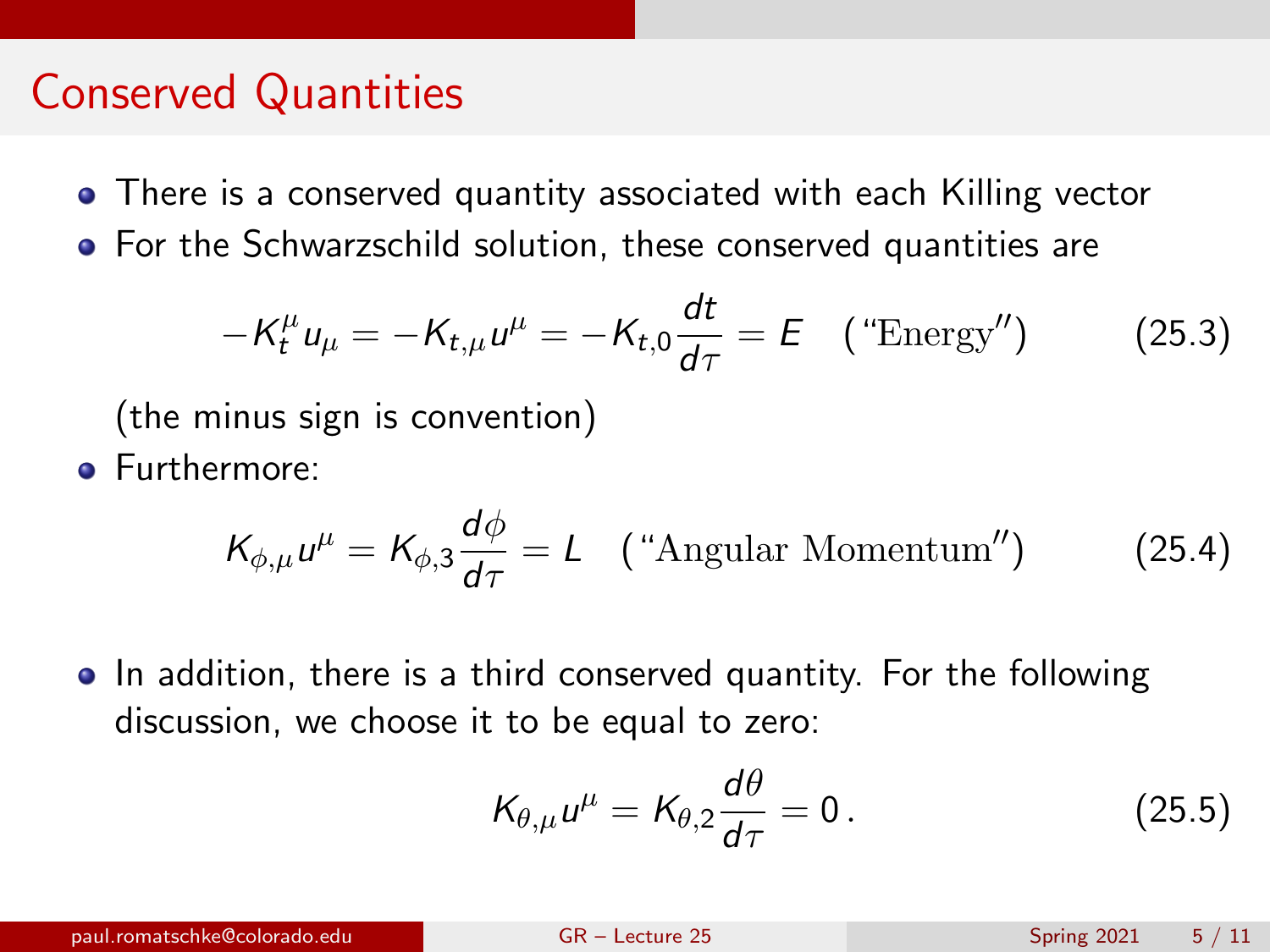### Conserved Quantities

- Lower-index Killing vectors are found from upstairs-index through metric contraction
- To be explicit, we have

$$
K_{t,\mu} = g_{\mu\nu} K_t^{\mu} = g_{\mu\nu} \delta_t^{\mu} = g_{t\nu} = \begin{pmatrix} -(1 - \frac{r_s}{r}) \\ 0 \\ 0 \\ 0 \end{pmatrix} .
$$
 (25.6)

**•** Proceeding in a similar fashion, we get

$$
K_{\phi,\mu} = g_{\phi\mu} = \begin{pmatrix} 0 \\ 0 \\ 0 \\ r^2 \sin^2 \theta \end{pmatrix} .
$$
 (25.7)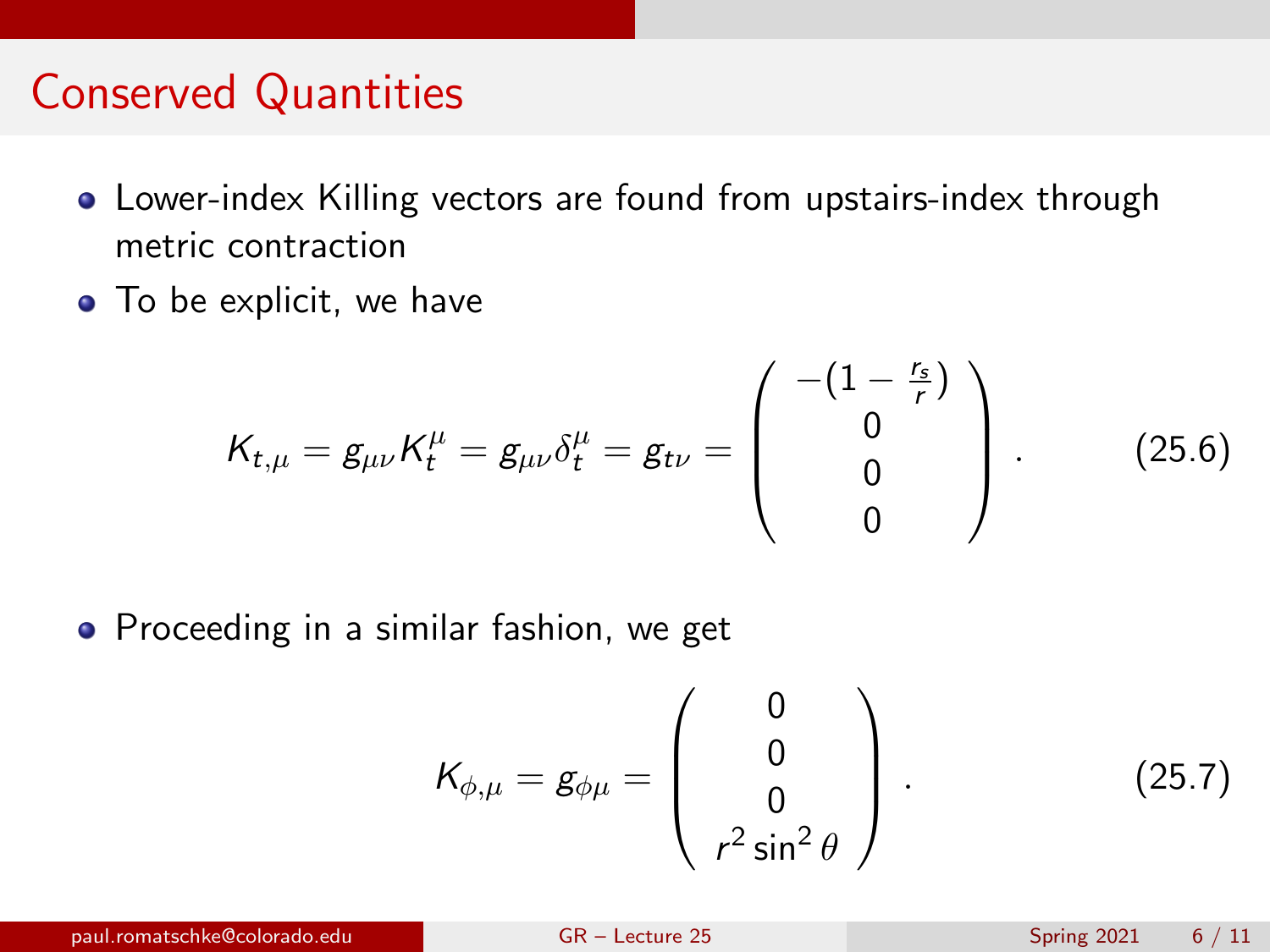### Conserved Quantities

Using these explicit formulas for the Killing vectors, the conserved quantities are

$$
E = \left(1 - \frac{r_s}{r}\right) \frac{dt}{d\tau}, \quad L = r^2 \sin^2 \theta \frac{d\phi}{d\tau}.
$$
 (25.8)

• In addition, the third conservation law is

$$
\frac{d\theta}{d\tau} = 0, \quad \text{or} \quad \theta = \text{const.} \tag{25.9}
$$

• For simplicity, in the following we choose the constant as

$$
\theta = \frac{\pi}{2} \,. \tag{25.10}
$$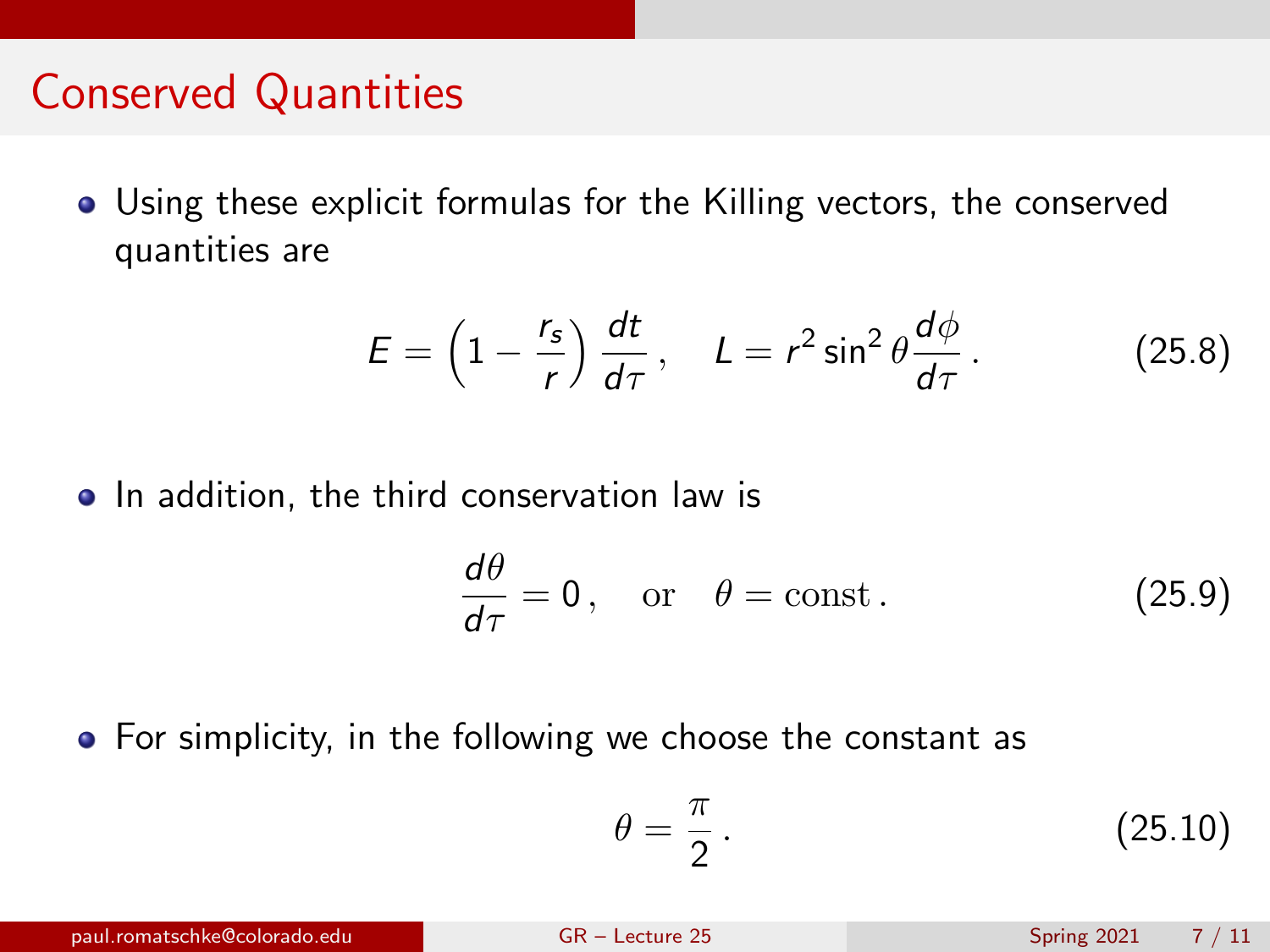### Massive Particle

For a massive particle, it's proper time is related to the line element as

$$
d\tau^2 = -g_{\mu\nu}dx^{\mu}dx^{\nu}. \qquad (25.11)
$$

• We can rewrite this condition by dividing both sides by  $d\tau$  to find

$$
-1 = g_{\mu\nu} \frac{dx^{\mu}}{d\tau} \frac{dx^{\nu}}{d\tau}.
$$
 (25.12)

Of course, this is nothing but our normalization condition for the particle's velocity  $u^{\mu} = \frac{dx^{\mu}}{dx^{\tau}}$ dτ

$$
u^{\mu}u_{\mu} = -1.
$$
 (25.13)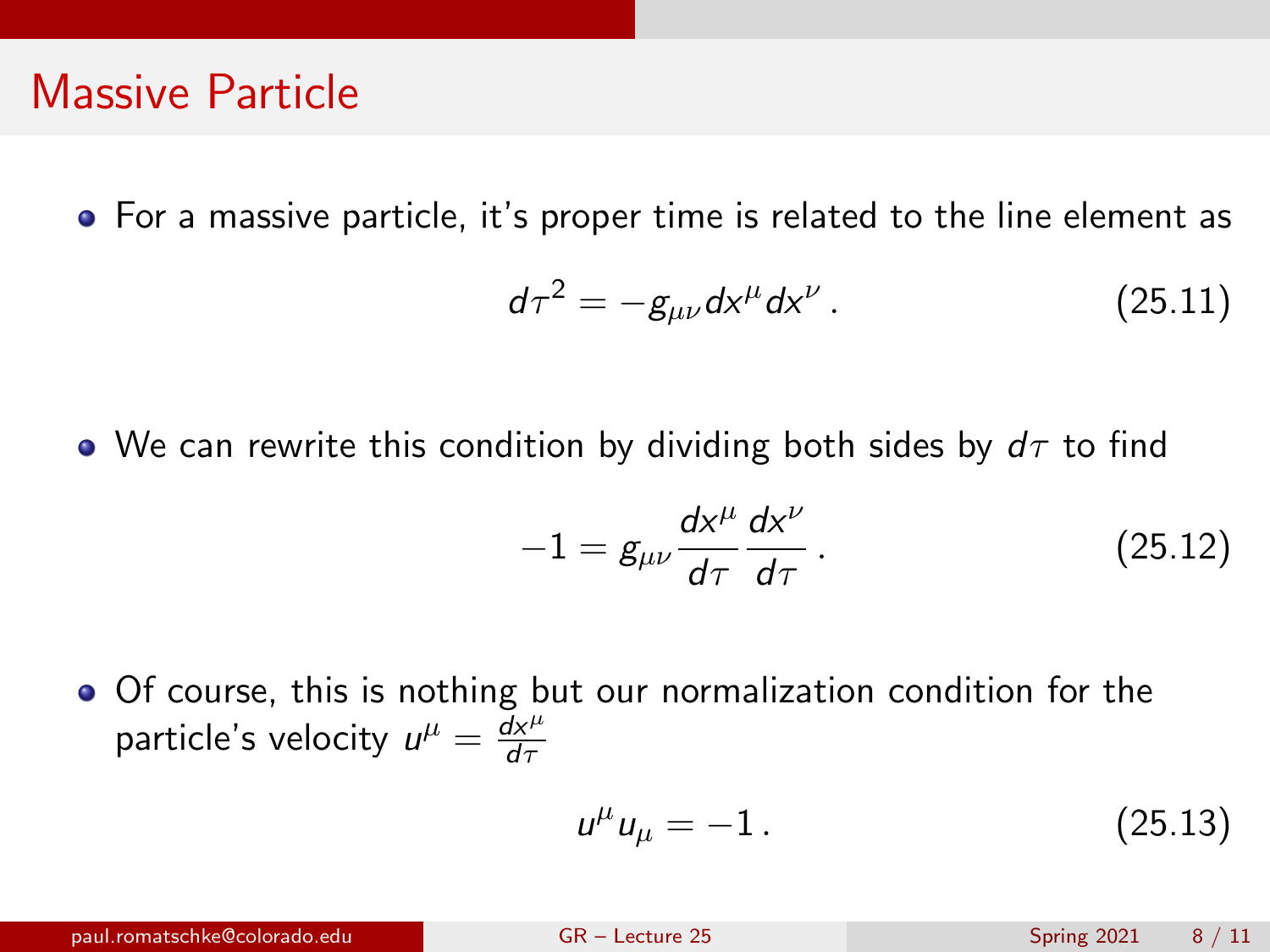#### Towards equations of motion

Let's write out this condition in components:

$$
-1 = g_{tt} \left(\frac{dt}{d\tau}\right)^2 + g_{rr} \left(\frac{dr}{d\tau}\right)^2 + g_{\theta\theta} \left(\frac{d\theta}{d\tau}\right)^2 + g_{\phi\phi} \left(\frac{d\phi}{d\tau}\right)^2 \tag{25.14}
$$

Next, use the conserved quantities to express this equation as

$$
-1 = g_{tt} \frac{E^2}{g_{tt}^2} + g_{rr} \left(\frac{dr}{d\tau}\right)^2 + g_{\phi\phi} \frac{L^2}{g_{\phi\phi}^2} \,. \tag{25.15}
$$

For the Schwarzschild solution  $g_{rr} = -\frac{1}{g_r}$  $\frac{1}{\mathsf{g}_{rr}}=\frac{1}{\mathsf{A}(\mathsf{g})}$  $\frac{1}{A(r)}$  so that

$$
-A(r)=-E^2+\left(\frac{dr}{d\tau}\right)^2+A(r)\frac{L^2}{g_{\phi\phi}}.
$$
 (25.16)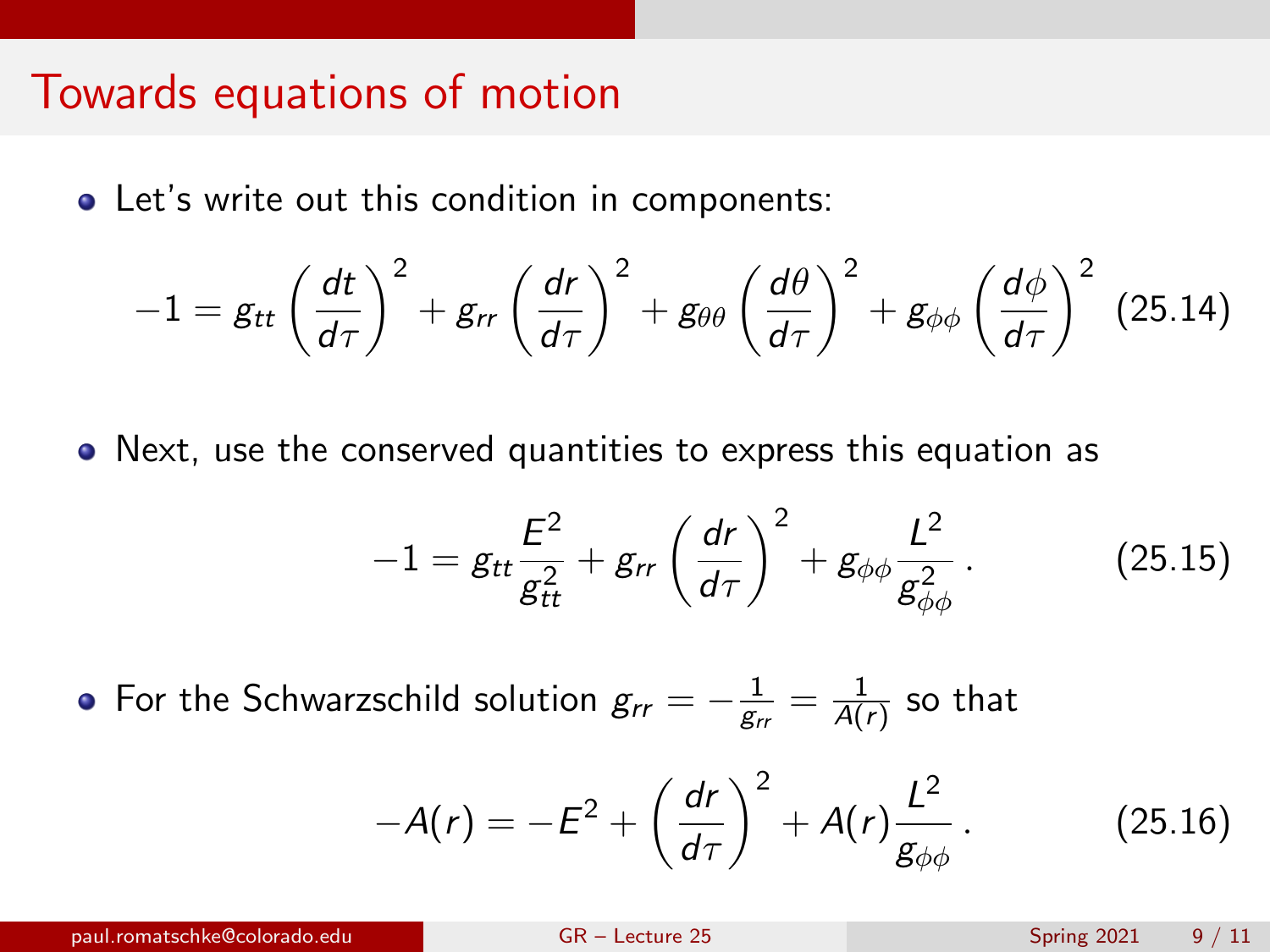### Towards equations of motion

- Next consider  $g_{\phi\phi}=r^2\sin^2\theta$  and recall that we set  $\theta=\frac{\pi}{2}$  $\frac{\pi}{2}$  using the third Killing vector
- This gives

$$
-A(r) = -E^2 + \left(\frac{dr}{d\tau}\right)^2 + \frac{A(r)}{r^2}L^2.
$$
 (25.17)

When plugging in the Schwarzschild solution  $A(r) = 1 - \frac{r_s}{r}$  we finally get

$$
\left(\frac{dr}{d\tau}\right)^2 + \left(1 - \frac{r_s}{r}\right)\left(1 + \frac{L^2}{r^2}\right) = E^2.
$$
 (25.18)